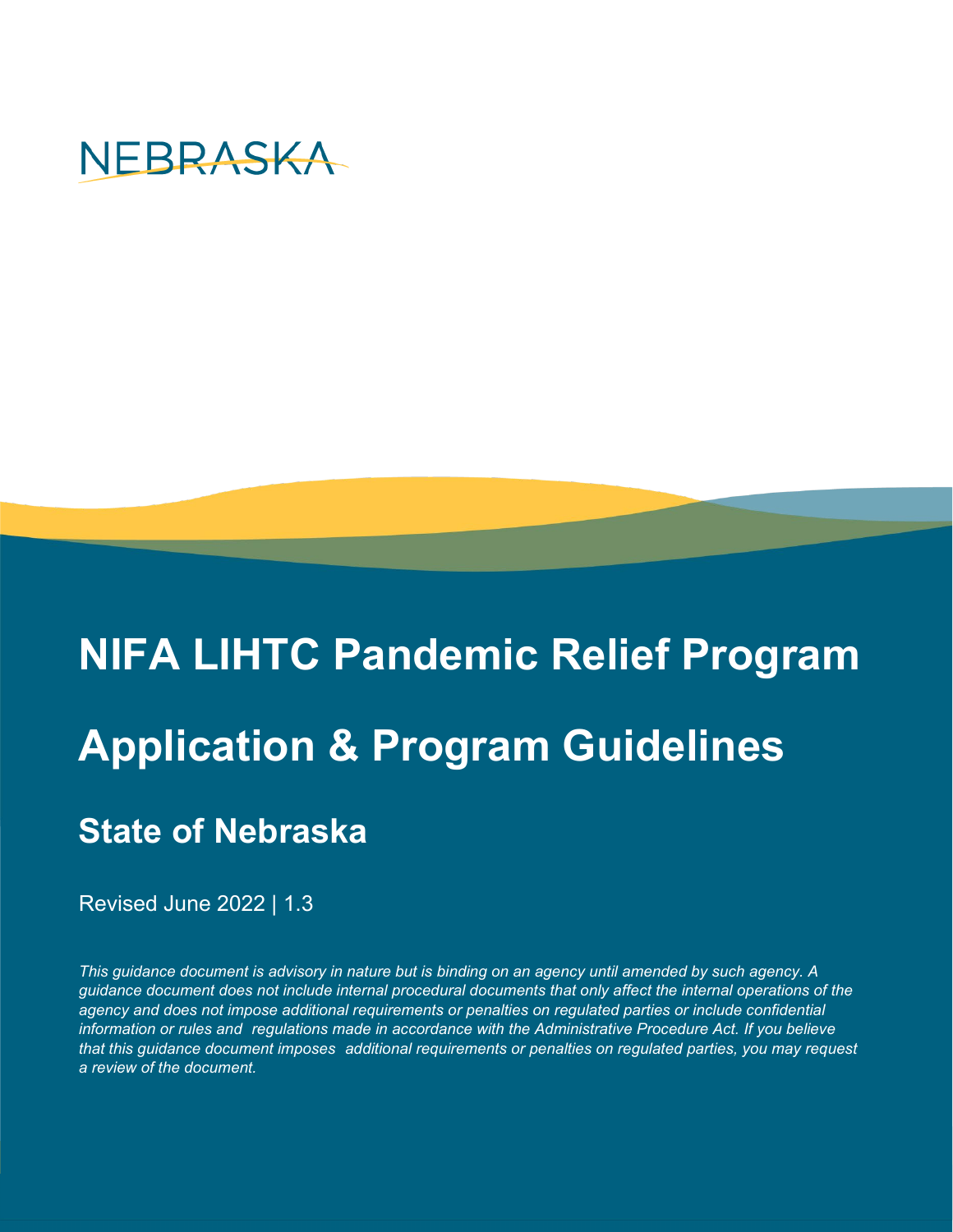#### **TABLE OF CONTENTS**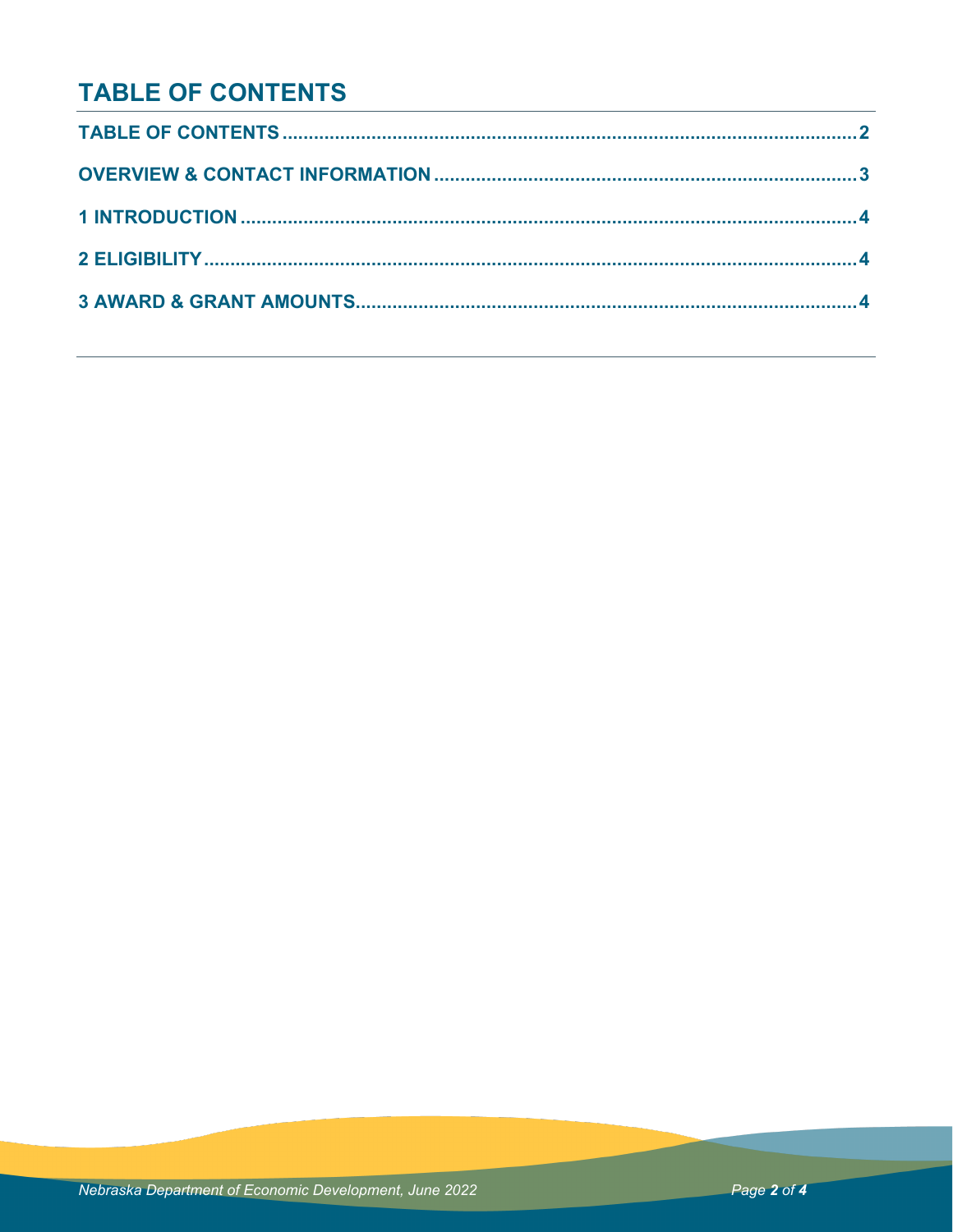### **OVERVIEW & CONTACT INFORMATION**

**Dan Curran, Deputy Director** Nebraska Department of Economic Development 245 Fallbrook Blvd, Suite 002 Lincoln, NE 68521 402-471-3111 [dan.curran@nebraska.gov](mailto:dan.curran@nebraska.gov) 

| <b>GRANT SCHEDULE</b>                                                    |     |  |
|--------------------------------------------------------------------------|-----|--|
| <b>Anticipated Date</b><br>Application Available in<br><b>GMS System</b> |     |  |
| Anticipate Application<br>Due Date                                       | TBD |  |
| <b>Anticipated Award Date</b>                                            |     |  |
| Contract Term                                                            |     |  |

*The NIFA LIHTC Pandemic Relief Program is authorized and further described within Nebraska Legislative Bill 1014, § 42 (Neb. Leg., 107th Leg. 2d Sess.).*

#### Application Portal and Grants Management System

To administer the NIFA LIHTC Pandemic Relief Program (NLPRP), the Nebraska Department of Economic Development (DED) uses a grants management system (GMS), AmpliFund. The GMS User Guides, with instructions for accessing and using the system to apply or implement a NLPRP grant and other resources are available on DED's website, [http://opportunity.nebraska.gov/amplifund/.](http://opportunity.nebraska.gov/amplifund/)

For technical assistance using the GMS, contact the AmpliFund support team at [support@amplifund.zendesk.com.](mailto:support@amplifund.zendesk.com) For assistance on DED's business processes in the GMS, email the DED Research team at [support@dednebraska.zendesk.com.](mailto:support@dednebraska.zendesk.com)